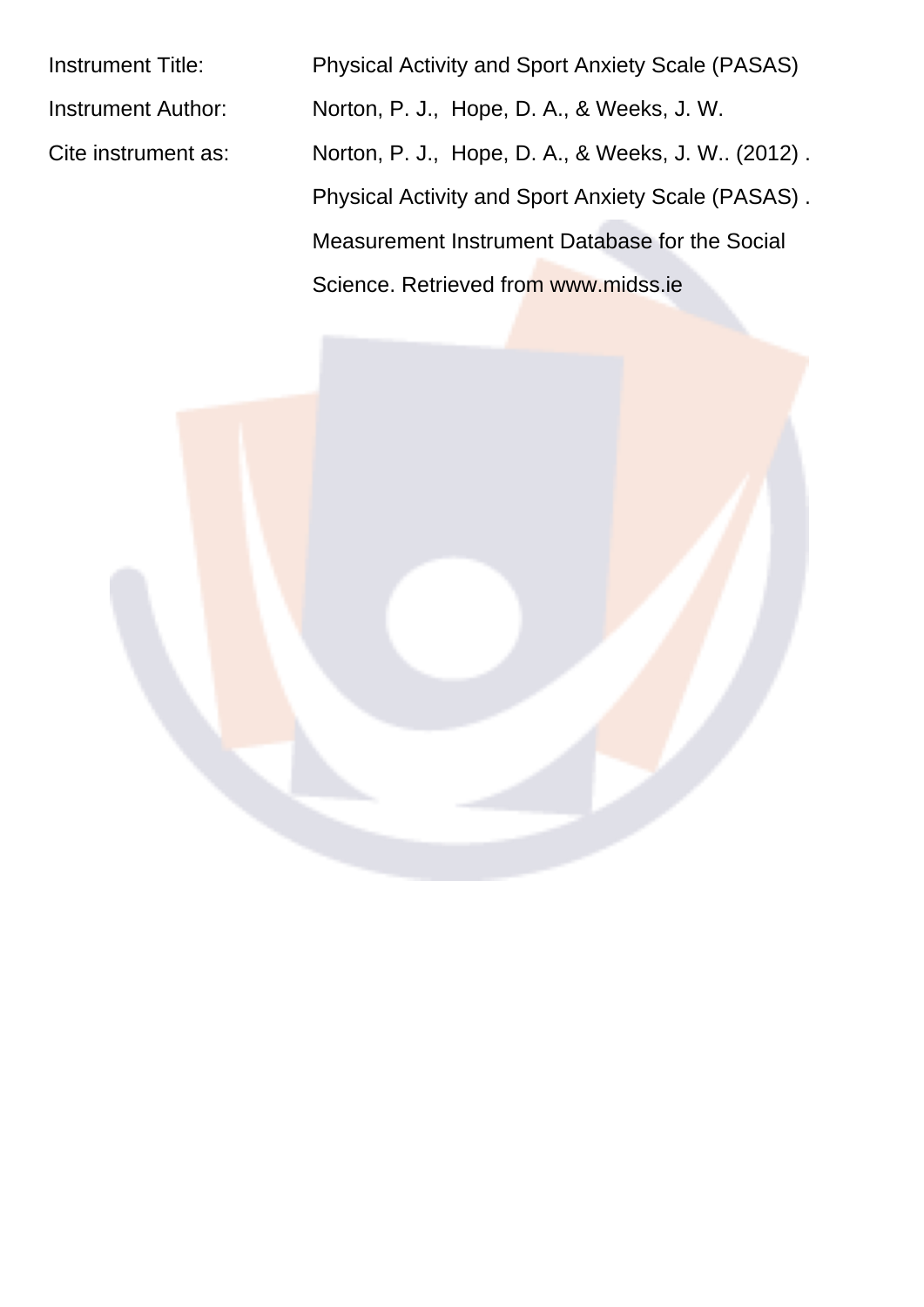## **Physical Activity and Sport Anxiety Scale**

(Norton, Hope & Weeks, 2004)

**Directions:** These statements describe how a person might feel of think while participating in athletic activities. Please rate how characteristic each statement is of you while playing sports or exercising/working-out.

|    |                                                              | 1 Not at all<br>characteristic | 2 Slightly<br>characteristic | 3 Moderately<br>characteristic | 4 Very<br>Characteristic | 5 Extremely<br>characteristic |
|----|--------------------------------------------------------------|--------------------------------|------------------------------|--------------------------------|--------------------------|-------------------------------|
| 1. | I worry about what people will think of me while             | of me                          | of me                        | of me                          | of me                    | of me                         |
|    |                                                              |                                |                              |                                |                          |                               |
|    | playing sports, even though it will not make any             |                                |                              |                                |                          |                               |
|    | difference.                                                  |                                |                              |                                |                          |                               |
| 2. | I feel that I will humiliate myself when I play sports.      |                                |                              |                                |                          |                               |
| 3. | I rarely worry about what kind of impression I am            |                                |                              |                                |                          |                               |
|    | making on someone while exercising/working out. *            |                                |                              |                                |                          |                               |
| 4. | I am usually worried about what kind of impression I         |                                |                              |                                |                          |                               |
|    | make while playing sports.                                   |                                |                              |                                |                          |                               |
| 5. | I am afraid that people will find fault with my              |                                |                              |                                |                          |                               |
|    | performance while playing sports.                            |                                |                              |                                |                          |                               |
| 6. | Sometimes I think I am too concerned with what other         |                                |                              |                                |                          |                               |
|    | people think about my performance while                      |                                |                              |                                |                          |                               |
|    | exercising/working out.                                      |                                |                              |                                |                          |                               |
| 7. | I feel nervous if other people are watching me when I am     |                                |                              |                                |                          |                               |
|    | exercising/working out.                                      |                                |                              |                                |                          |                               |
| 8. | I usually get nervous when I play sports in front of even a  |                                |                              |                                |                          |                               |
|    | few people who are watching.                                 |                                |                              |                                |                          |                               |
| 9. | I feel that I will humiliate myself when I exercise/work     |                                |                              |                                |                          |                               |
|    | out.                                                         |                                |                              |                                |                          |                               |
|    | 10. I don't want the ball to come to me when I play team     |                                |                              |                                |                          |                               |
|    | sports.                                                      |                                |                              |                                |                          |                               |
|    | 11. Other people's opinions of how well I play sports do not |                                |                              |                                |                          |                               |
|    | bother me.*                                                  |                                |                              |                                |                          |                               |
|    | 12. I feel self-conscious when playing sports.               |                                |                              |                                |                          |                               |
|    | 13. I pass the ball to a teammate when I get nervous.        |                                |                              |                                |                          |                               |
|    | 14. I could not care less if an audience was watching me     |                                |                              |                                |                          |                               |
|    | perform.*                                                    |                                |                              |                                |                          |                               |